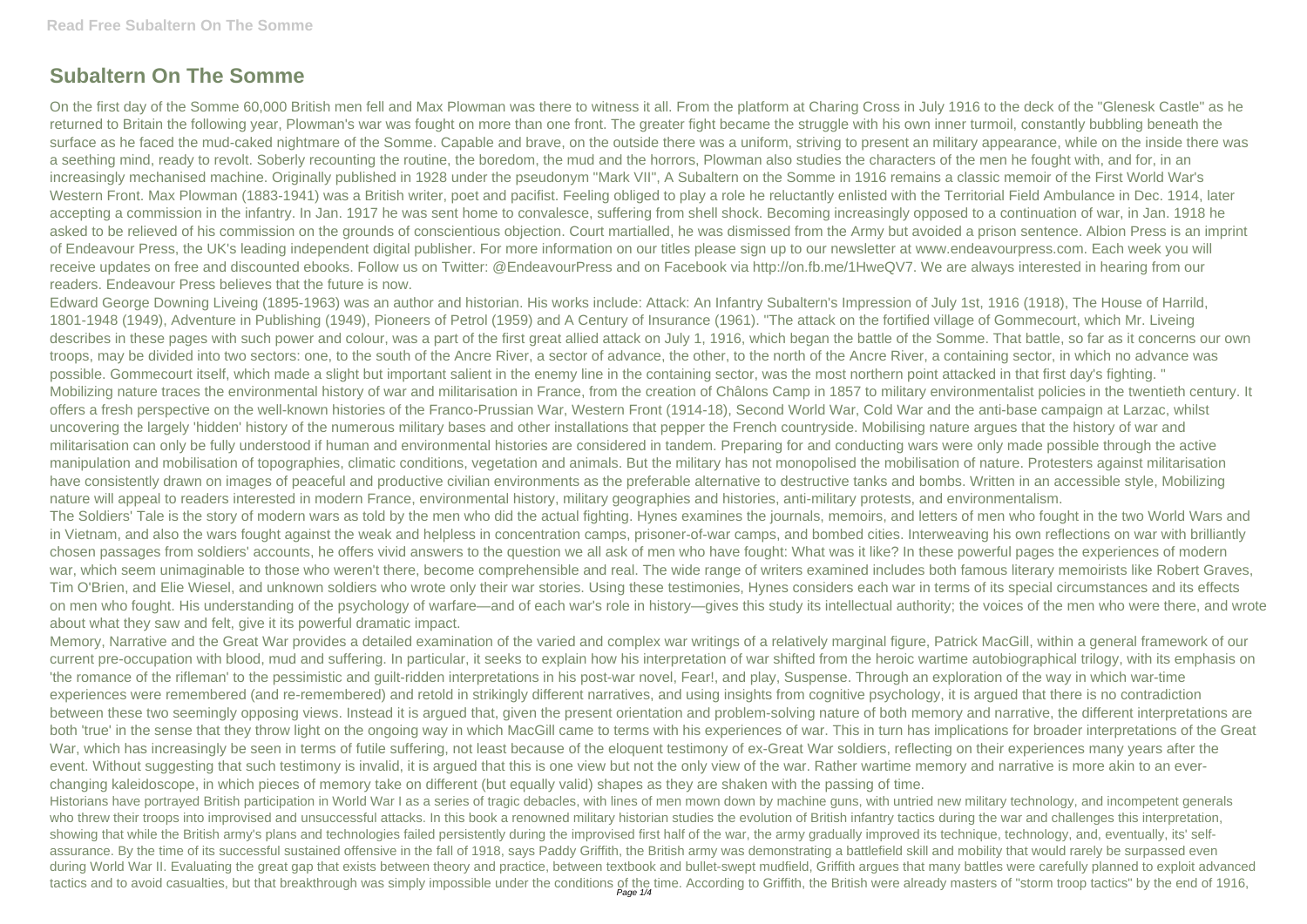and in several important respects were further ahead than the Germans would be even in 1918. In fields such as the timing and orchestration of all-arms assaults, predicted artillery fire, "Commando-style" trench raiding, the use of light machine guns, or the barrage fire of heavy machine guns, the British led the world. Although British generals were not military geniuses, says Griffith, they should at least be credited for effectively inventing much of the twentieth-century's art of war.

This book was inspired by the author's discovery of an extraordinary cache of letters from a soldier who was killed on the Western Front during the First World War. The soldier was his grandfather, and the letters had been tucked away, unread and unmentioned for many decades. Intrigued by the heartbreak and history of these family letters, Fletcher sought out the correspondence of other British soldiers who had volunteered for the fight against Germany. This resulting volume offers a vivid account of the physical and emotional experiences of seventeen British soldiers whose letters survive. Drawn from different regiments, social backgrounds, and areas of England and Scotland, they include twelve officers and five ordinary "Tommies." The book explores the training, journey to France, fear, shellshock, and life in the trenches as well as the leisure, love, and home leave the soldiers dreamed of. Fletcher discusses the psychological responses of 17- and 18-year-old men facing appalling realities and considers the particular pressures on those who survived their fallen comrades. While acknowledging the horror and futility the soldiers of the Great War experienced, the author shows another side to the story, focusing new attention on the loyal comradeship, robust humor, and strong morale that uplifted the men at the Front and created a powerful bond among them.

Death is at once a universal and everyday, but also an extraordinary experience in the lives of those affected. Death and bereavement are thereby intensified at (and frequently contained within) certain sites and regulated spaces, such as the hospital, the cemetery and the mortuary. However, death also affects and unfolds in many other spaces: the home, public spaces and places of worship, sites of accident, tragedy and violence. Such spaces, or Deathscapes, are intensely private and personal places, while often simultaneously being shared, collective, sites of experience and remembrance; each place mediated through the intersections of emotion, body, belief, culture, society and the state. Bringing together geographers, sociologists, anthropologists, cultural studies academics and historians among others, this book focuses on the relationships between space/place and death/ bereavement in 'western' societies. Addressing three broad themes: the place of death; the place of final disposition; and spaces of remembrance and representation, the chapters reflect a variety of scales ranging from the mapping of bereavement on the individual or in private domestic space, through to sites of accident, battle, burial, cremation and remembrance in public space. The book also examines social and cultural changes in death and bereavement practices, including personalisation and secularisation. Other social trends are addressed by chapters on green and garden burial, negotiating emotion in public/ private space, remembrance of violence and disaster, and virtual space. A meshing of material and 'more-thanrepresentational' approaches consider the nature, culture, economy and politics of Deathscapes - what are in effect some of the most significant places in human society. An innovative analysis of World War One using memoirs of leading politicians and writers of the time.

Letters home from officers on the Western Front - (other ranks were not allowed to write uncensored letters) - have become a genre of English literature, remarkable for their poignancy, especially for those whose senders did not return. Such a one was the author of this collection - originally privately printed for his family and friends. John (known as Jack to his family ) Baldwin Hoyle MC was on the western front for one year - between July 1915 and July 1st 1916, when he was killed in the slaughter that marked the first day of the battle of the Somme. Lt. Hoyles was a dutiful son - his parents say he wrote to them almost every day, and his letters and postcards were designed to let them know of his doings without unduly worrying them. They had much reason to be anxious, for their other son, Geoffrey Hoyle had been killed at Hooge outside Ypres soon after Jack reached the front. Tragically, Jack was to follow him. Acting as Forward Observation Officer - a task he had been anxious not to 'mess up' - for his battalion (the 7th South Lancashire Regiment) he was seen entering a German trench near Ovillers where his comrades had suffered cruel punishment from enemy machine guns. He did not return and his body was never found. These letters must stand as the memorial to a brave man and loving son whose courage, in his bereaved parents' words, 'Never failed him as he followed to the end a road that, until duty pointed, he had never dreamed that he should tread'.

The author of this memoir arrived on the Western Front to join 10th Bn West Yorks in July 1916, shortly after the opening day of the Battle of the Somme in which his battalion had suffered the highest casualties of any battalion on that day - 710 of whom 306 were killed. Regarded as one of the classics the book gives a vivid description of life in the trenches - the routine, the boredom , the mud and the horror. His war ended in January 1917 when he was concussed by a shell exploding on the parapet in front of him. Well recommended.

Alexander Aitken was an ordinary soldier with an extraordinary mind. The student who enlisted in 1915 was a mathematical genius who could multiply nine-digit numbers in his head. He took a violin with him to Gallipoli (where field telephone wire substituted for an E-string) and practiced Bach on the Western Front. Aitken also loved poetry and knew the Aeneid and Paradise Lost by heart. His powers of memory were dazzling. When a vital roll-book was lost with the dead, he was able to dictate the full name, regimental number, next of kin and address of next of kin for every member of his former platoon—a total of fifty-six men. Everything he saw, he could remember. Aitken began to write about his experiences in 1917 as a wounded out-patient in Dunedin Hospital. Every few years, when the war trauma caught up with him, he revisited the manuscript, which was eventually published as Gallipoli to the Somme in 1963. Aitken writes with a unique combination of restraint, subtlety, and an almost photographic vividness. He was elected fellow of the Royal Society of Literature on the strength of this single work—a book recognised by its first reviewers as a literary memoir of the Great War to put alongside those by Graves, Blunden and Sassoon. Long out of print, this is by some distance the most perceptive memoir of the First World War by a New Zealand soldier. For this edition, Alex Calder has written a new introduction, annotated the text, compiled a selection of images, and added a commemorative index identifying the soldiers with whom Aitken served.

Gayatri Chakravorty Spivak's 1988 essay Can the Subaltern Speak? introduced questions of gender and sexual difference into analyses of representation and offering a profound critique of both subaltern history and radical Western philosophy. Spivak's eloquent and uncompromising arguments engaged with more than just power, politics, and the postcolonial. They confronted the methods of deconstruction, the contemporary relevance of Marxism, the international division of labor, and capitalism's worlding of the world, calling attention to the historical and ideological factors that efface the possibility of being heard. Since the publication of Spivak's essay, the work has been revered, reviled, misread, and misappropriated. It has been cited, invoked, imitated, and critiqued. In these phenomenal essays, eight scholars take stock of this response. They begin by contextualizing the piece within the development of subaltern and postcolonial studies and the quest for human rights, and then they think with Spivak's essay about historical problems of subalternity, voicing, and death. A final section situates Spivak's work in the contemporary world, particularly through readings of new international divisions of labor and the politics of silence among indigenous women of Guatemala and Mexico. In an afterword, Spivak herself looks at the interpretations of her essay and its future incarnations, while specifying some of the questions and histories that remain secreted in the original and revised versions of Can the Subaltern Speak?& mdash;both of which are reprinted in this book. 2006 Scholar's Bookshelf reprint edition. The two battles in which the "romantic young" author took part were the Somme and Ypres, which he somehow survived, and which he records with a special sense of humor and tragedy. He published his account in 1929 when it attracted immediate attention and went through three printings. His epilogue on militarism presents a moving retrospect, inquiring into why and

how his generation fought and concluding "We must face the fact that death is inevitable and hate lamentably common."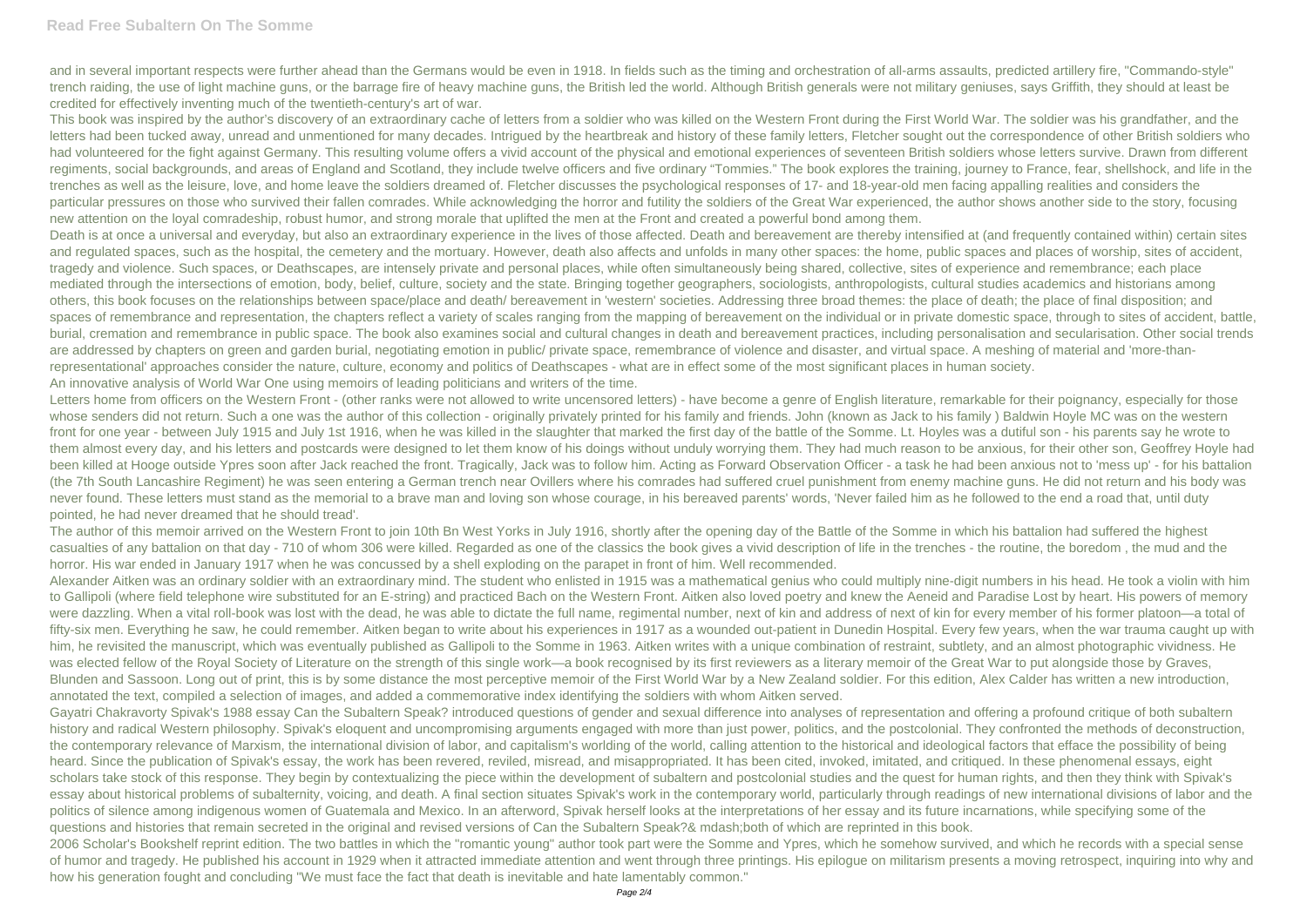## **Read Free Subaltern On The Somme**

Although war memoirs constitute a rich, varied literary form, they are often dismissed by historians as unreliable. This collection of essays is one of the first to explore the modern war memoir, revealing the genre's surprising capacity for breadth and sophistication while remaining sensitive to the challenges it poses for scholars. Covering conflicts from the Napoleonic era to today, the studies gathered here consider how memoirs have been used to transmit particular views of war even as they have emerged within specific social and political contexts. This book is based on a series of eight articles the author wrote in 1928 though, as he says, in writing it he has revised hasty judgements, made some rearrangement, rewritten ill-considered passages, and added a substantial amount of new material. One can certainly say that the result is an outstanding work and one that has been widely acclaimed. Douie was posted to the 1st Dorsets towards the end of 1915 when he reached the age of nineteen, though before reporting to them he spent a short time with an entrenching battalion, and this record is in the main concerned with his service in his battalion on the Western Front. He joined them at Rainneville a few miles to the north of Amiens, and was posted to No 1 Platoon of A Company of whom he writes: The hand of death lay heavily on that company. To my certain knowledge fourteen, nearly one half, gave their lives, and of the remainder I do not know the fate of several. Apart from a brief two months in the Bethune sector (Aug/Sep 1916) Douie s battalion (14th Brigade, 32nd Division) was on the Somme from the end of 1915 to May 1917, when the battalion was sent north to Nieuport, and it is this period that takes up much of his powerfully descriptive narrative. At the time of the Armistice he was in Italy, away from his battalion, and the final chapter deals with this period.

A Subaltern on the Somme in 1916Subaltern on the SommeA Subaltern on the Somme in 1916Subaltern on the Somme

An autobiographical novel of World War I experiences in the German ranks, Zero Hour equates duty with camaraderie and finds a balance between bitterness and hawkishness. The war is experienced here through the keen eyes of Hans Volkenborn, a well-bred officer-candidate whose youthful enthusiasm turns to angst and disillusion. The sole comfort of his experience is fellowship with his comrades, but even that abates over time.

The Battle of the Somme is widely regarded as one of the bloodiest and most controversial land battles ever fought. The first British troops went over the top on 1 July 1916 and by the day's end some 19,000 had been killed in the greatest one-day loss the British Army has ever known. This notoriety has ensured that the Somme and its many fallen warriors live on in countless books, plays and films. Documentary sources about the Somme abound and there is a voracious appetite among the book-buying public for more. Legacy of the Somme 1916 is a unique bibliographical and media guide to the battle, setting on record - in as comprehensive a listing as is possible - much of what has been written, filmed or sound-recorded in the English language between 1916 and 1995. This detailed listing includes official, unofficial and unit histories of the British and Commonwealth armies; biographies, autobiographies and memoirs; literature, drama and media; archives, tanks and war graves registers. Short commentaries accompany each entry and a detailed index enables accurate cross-referencing of subjects. First and foremost this is a unique work of reference which will appeal to all with an interest in the First World War. It will aid historians, researchers and enthusiasts to track down the vast amount of information available on the battle, and will also prove valuable to libraries, museums and the book trade.

The First World War has given rise to a multifaceted cultural production like no other historical event. This handbook surveys British literature and film about the war from 1914 until today. The continuing interest in World War I highlights the interdependence of war experience, the imaginative re-creation of that experience in writing, and individual as well as collective memory. In the first part of the handbook, the major genres of war writing and film are addressed, including of course poetry and the novel, but also the short story; furthermore, it is shown how our conception of the Great War is broadened when looked at from the perspective of gender studies and post-colonial criticism. The chapters in the second part present close readings of important contributions to the literary and filmic representation of World War I in Great Britain. All in all, the contributions demonstrate how the opposing forces of focusing and canon-formation on the one hand, and broadening and revision of the canon on the other, have characterised British literature and culture of the First World War.

This new edition of Paul Reeds classic book Walking the Somme is an essential traveling companion for anyone visiting the Somme battlefields of 1916. His book, first published over ten years ago, is the result of a lifetimes research into the battle and the landscape over which it was fought. From Gommecourt, Serre, Beaumont-Hamel and Thiepval to Montauban, High Wood, Delville Wood and Flers, he guides the walker across the major sites associated with the fighting. These are now features of the peaceful Somme countryside. In total there are 16 walks, including a new one tracing the operations around Mametz Wood, and all the original walks have been fully revised and brought up to date. Walking the Somme brings the visitor not only to the places where the armies clashed but to the landscape of monuments, cemeteries and villages that make the Somme battlefield so moving to explore.

The Battle of the Somme is fixed in the country's collective memory as a disaster—probably the bloodiest episode in the catalogue of futile offensives launched by the British on the Western Front. Over five months of desperate fighting in 1916 the British wrestled with the Germans for control of a narrow strip of innocuous French countryside. When the fighting petered out the British had barely pushed back the Germans from their original positions for a combined casualty figure of over a million men. But after 80 years this notorious episode in western military history deserves to be reassessed.Previously unpublished eyewitness accounts are used to give a fascinating first-hand view of the immediate experience of the fighting. As Martin Pegler shows, a revision in our assessment of the Somme, in particular of the tactics and the weaponry employed by the combatants, is overdue, and he challenges the traditional assumptions about the course of the battle and its future impact on the development of warfare. An illustrated edition of a National Book Award- and National Book Critics Circle Award-winning study of World War I draws on a variety of primary sources to offer insight into what the conflict meant to those who experienced it firsthand and its ongoing impact in today's world.

What was the soldiers experience of the Battle of the Somme? How did the men who were there record their part in the fighting or remember it afterwards? How can we, 100 years later, gain an insight into one of the most famous and contentious - episodes of the Great War? Matthew Richardsons graphic account, which is based on the vivid personal